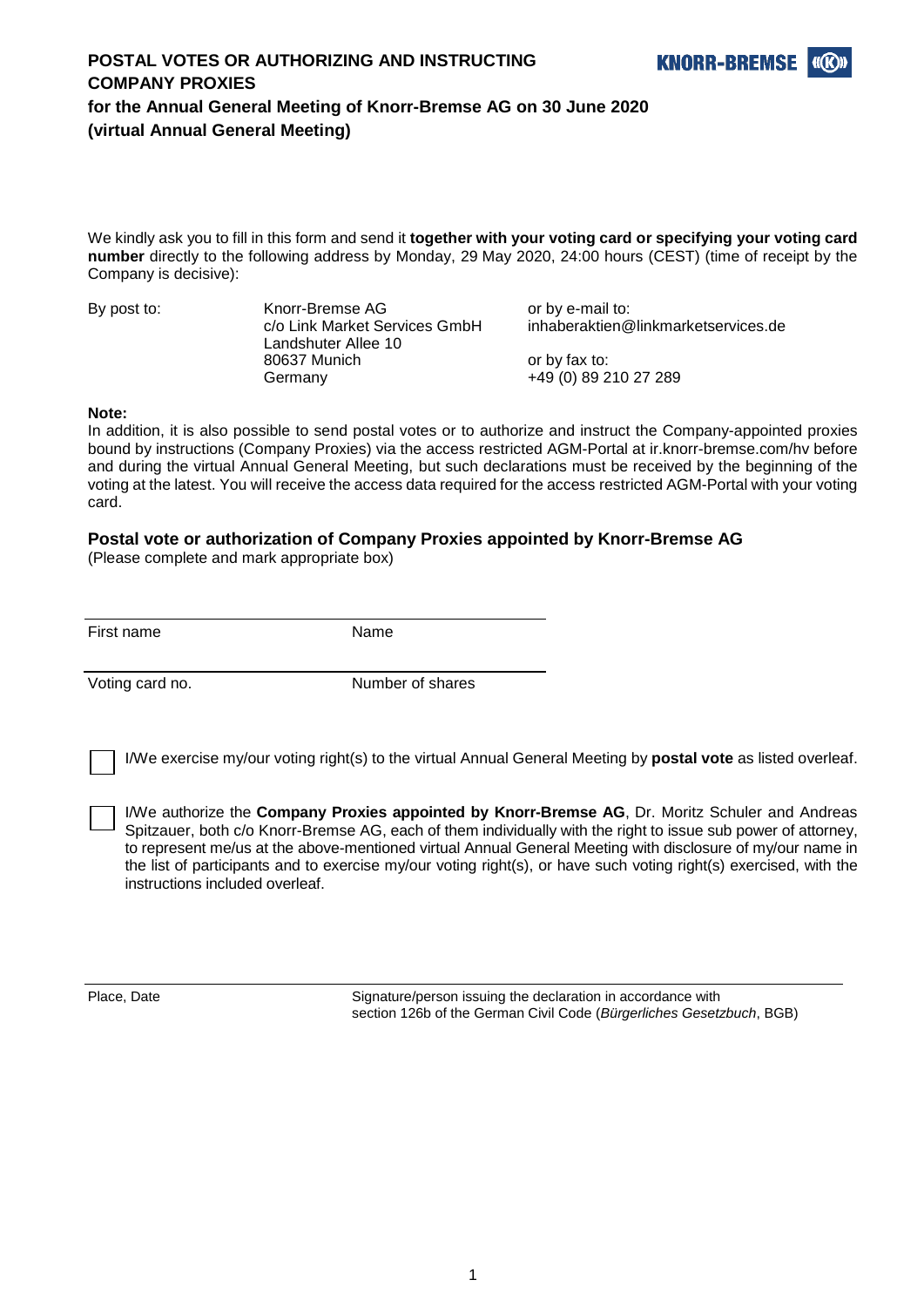# **POSTAL VOTES OR AUTHORIZING AND INSTRUCTING COMPANY PROXIES for the Annual General Meeting of Knorr-Bremse AG on 30 June 2020 (virtual Annual General Meeting)**

# **Postal Vote or Vote instructions**

Instructions relate to the proposals by the Management Board and/or Supervisory Board as published in the federal gazette.

| Item on the agenda |                                                                                                                                                                                                                                 |   | <b>No</b> | Abst. |
|--------------------|---------------------------------------------------------------------------------------------------------------------------------------------------------------------------------------------------------------------------------|---|-----------|-------|
| 2.                 | Appropriation of retained earnings                                                                                                                                                                                              |   |           |       |
| 3.                 | Approval of the acts of the members of the Executive Board                                                                                                                                                                      |   |           |       |
| 4.                 | Approval of the acts of the members of the Supervisory Board                                                                                                                                                                    |   |           |       |
| 5.                 | Resolution on the appointment of the auditor for the annual finan-<br>cial statements and the consolidated financial statements as well<br>as the auditor for the review of the half-yearly financial report for<br>fiscal 2020 |   |           |       |
| 6.                 | Resolution on approval of the system of remuneration for the mem-<br>bers of the Executive Board                                                                                                                                |   |           |       |
| 7.                 | Resolution on confirmation of the remuneration and on the remu-<br>neration system for the members of the Supervisory Board                                                                                                     |   |           |       |
| 8.                 | By-election to the Supervisory Board                                                                                                                                                                                            |   |           |       |
|                    | 8.a Dr. Thomas Enders, Tegernsee                                                                                                                                                                                                | H |           |       |
|                    | 8.b Heinz Hermann Thiele, München                                                                                                                                                                                               |   |           |       |
|                    | 8.c Dr. Theodor Weimer, Wiesbaden                                                                                                                                                                                               |   |           |       |
| 9.                 | Amendment of the Articles of Association in section. 21 (1) sen-<br>tence 2 (proof of share ownership)                                                                                                                          |   |           |       |

In case the Company has received motions and election proposals proposed by shareholders that have to be made available until Monday, 15 June 2020, 24:00 hours (CEST), such motions and proposals are available at the Internet address ir.knorr-bremse.com/hv according to applicable law. There you will also find information on how to join countermotions and election proposals.

|                                 | Yes    | No | Abst. |                                 | Yes    | No | Abst. |
|---------------------------------|--------|----|-------|---------------------------------|--------|----|-------|
| Motion /<br>Election proposal A | □      |    |       | Motion /<br>Election proposal D | $\Box$ |    | ப     |
| Motion /<br>Election proposal B | $\Box$ |    |       | Motion /<br>Election proposal E | $\Box$ |    | ◻     |
| Motion /<br>Election proposal C | □      |    |       | Motion /<br>Election proposal F | П      |    | ப     |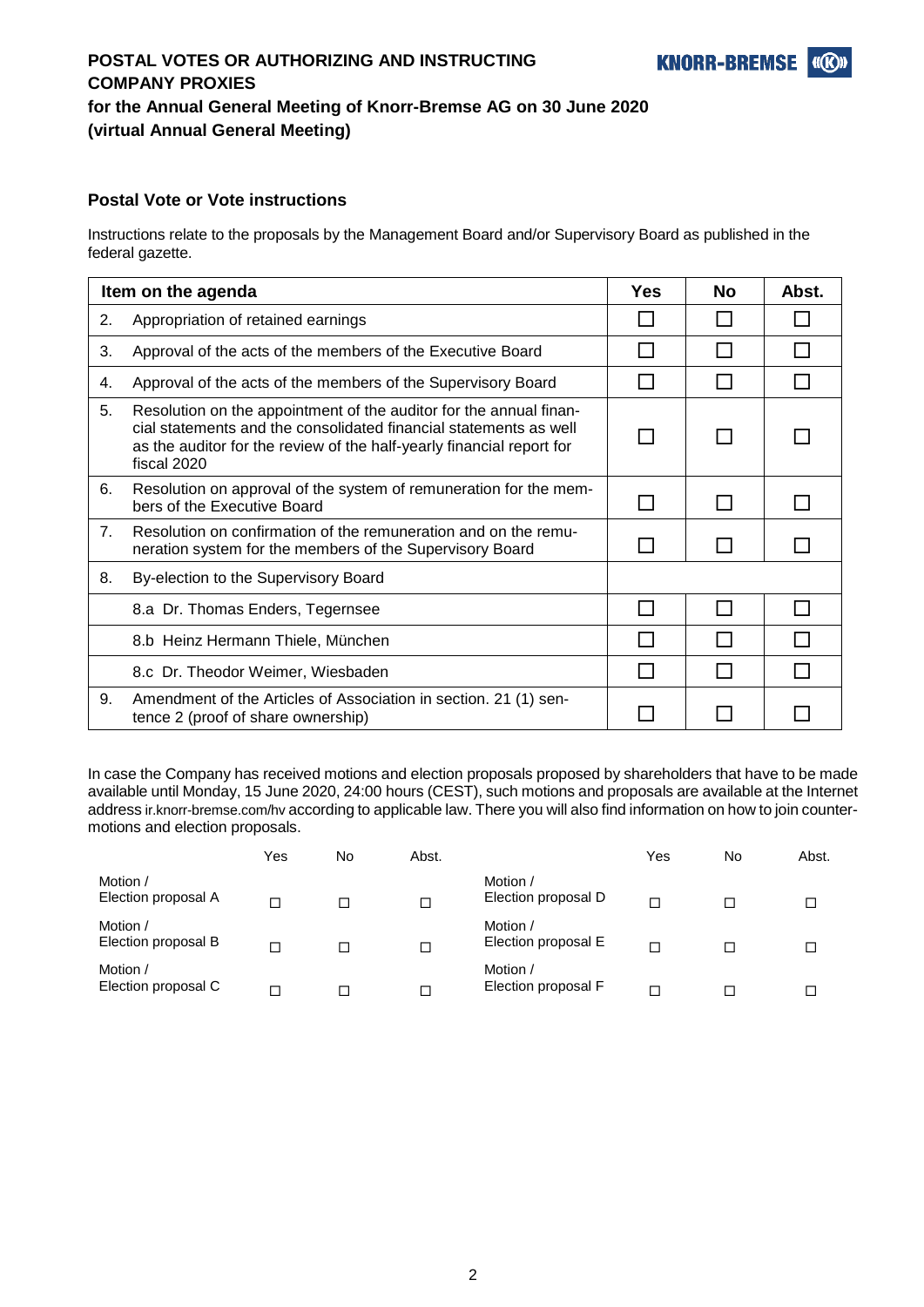#### **INFORMATION ON POSTAL VOTES OR AUTHORIZING AND INSTRUCTING COMPANY PROXIES**

In addition to the possibility of exercising your voting rights by postal vote, the Company is offering the option to authorize proxies appointed by Knorr-Bremse AG and bound by your instructions (Company Proxies), Dr. Moritz Schuler and Andreas Spitzauer, both c/o Knorr-Bremse AG. The Company Proxies, each of them being authorized individually, are entitled to vote on your behalf only if and to the extent you have given them specific instructions regarding the individual resolution proposals for the items on the agenda. The Company Proxies are bound by your instructions when voting on the motions as announced in the federal gazette. This also applies to proposals made later by the Management Board and/or the Supervisory Board in accordance with section 124 (3) of the German Stock Corporation Act (*Aktiengesetz*, AktG) or by shareholders in the case of section 124 (1) of the AktG or to proposals made available in accordance with sections 126 and 127 of the AktG.

You have the following possibilities for casting your vote by way of postal vote or per authorizing and instructing the above-mentioned Company Proxies using the form "Postal votes or Authorizing and Instructing Company Proxies" or using the access restricted AGM-Portal at ir.knorr-brems.com/hv.

#### **Submitting Postal Votes or Authorization and Instructions to the Company Proxies of Knorr-Bremse AG by post, fax, e-mail or via AGM-Portal:**

Please use the form "Postal votes or Authorizing and Instructing Company Proxies". With this form, you may cast your postal vote or authorize the above-mentioned proxies appointed by Knorr-Bremse AG and instruct them how your voting right(s) on the resolutions proposed by the management is/are to be exercised.

Please send (by post, fax or e-mail) your form "Postal votes or Authorizing and Instructing Company Proxies" together with your voting card or specifying your voting card number directly to the following address:

By post to: Knorr-Bremse AG or by e-mail to:<br>c/o Link Market Services GmbH inhaberaktien @ inhaberaktien@linkmarketservices.de Landshuter Allee 10 80637 Munich or by fax to: Germany +49 (0) 89 210 27 289

In addition, it is also possible to send the postal votes or to authorize and instruct the Company Proxies via the access restricted AGM-Portal at ir.knorr-brems.com/hv. You will receive the access data required for the access restricted AGM-Portal with your voting card.

#### **Important information:**

Please note that only shareholders who have registered in good time and who are entitled to participate and to vote are entitled to cast their votes by postal vote or granting authorization and issuing instructions for exercising their voting right(s) to the Company Proxies appointed by Knorr-Bremse AG. Please fill in and send the form to the Company together with your voting card or specifying your voting card number by 29 June 2020, 24:00 hours (CEST) (time of receipt by the Company). In addition, it is also possible to send the postal votes or to authorize and instruct the Company Proxies via the access restricted AGM-Portal at ir.knorr-brems.com/hv before and during the virtual Annual General Meeting, but such declarations must be received by the beginning of the voting at the latest.

If a vote is cast by postal vote or if the Company Proxies receive authorizations or instructions by several means of transmission (post, fax, e-mail or by using the access protected AGM-Portal), the most recently issued formally valid postal vote or the most recent authorization or instruction received shall be deemed binding irrespective of the means of transmission. If the Company receives divergent declarations via different transmission channels and it is not possible to determine which was last submitted, the declarations will be considered in the following order, whereby the earlier stated alternative will be decisive: (1) via AGM-Portal, (2) via e-mail, (3) via fax, (4) by mail..